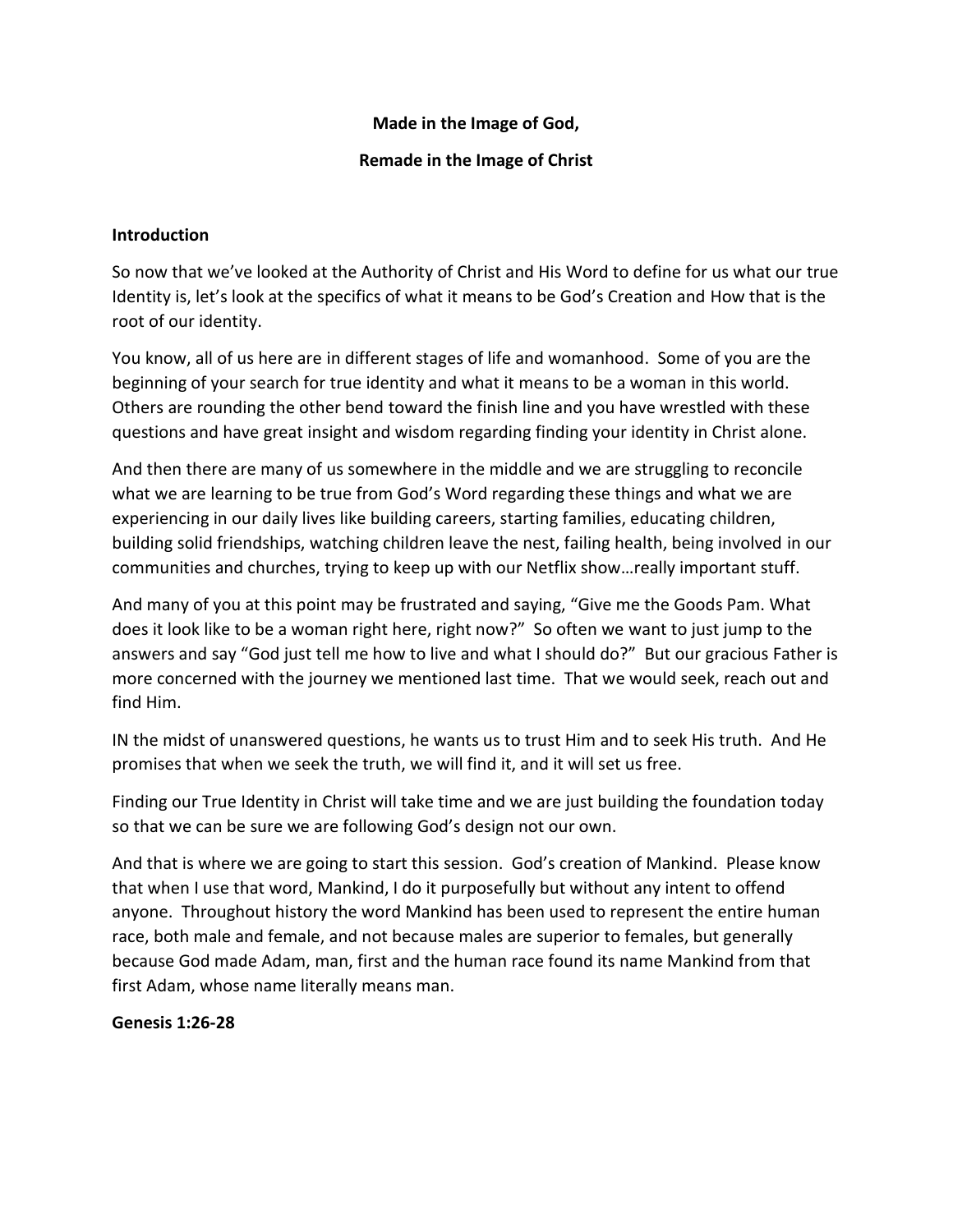Our study will begin in the beginning, the very beginning. Genesis 1:26-28 are very familiar verses to many of us, because they depict our human ORIGIN story. But these verses hold so much more than a nice Bible story for felt boards.

These 3 verses concisely, powerfully, and beautifully show God's creation of men and women as the pinnacle of all God's creative work. These words express that the inherent worth and value of humans is rooted in the fact that we were made in God's own image.

Our first and primary identity is that we are created in the image and likeness of the Creator Himself.

# **Read**

Read these verses with me and let's look at what is revealed about who we are.

Before God created man, all the created beings and living things like plants and vegetation were made according to their own kinds. All the sea creatures were made according to their OWN kind, and the birds of the air were made according to their own kind. All the livestock and creeping things and beasts of the field were each made according to their own individual kinds.

But when we get to the creation of Humans, God decided to make Man according to God's kind. God designed man after God's own image, so Man's "kind" was God.

One of the first things we notice is that the words of creation in these verses differ in formula than previously in the chapter. In the previous verses, God proclaims what is to be created and it is done. He says, "Let there be light. And there was light." He says, "Let the waters under the heavens being gathered together in one place and let the dry land appear…And it was so." He declares, "Let the earth sprout vegetation…And it was so. "Let the earth bring forth living creatures…And it was so."

Right away most students of the Bible notice that God uses plural pronouns in his proclamation to make mankind. "Let US make man in OUR image." But some readers might not realize that the Hebrew word for God use here is actually the plural word Elohim.

The nature of these words has been debated for years. Some say this plurality represents God speaking to the heavenly angels or to His royal court like a King might speak. Others have suggested that God is thinking to Himself and considering making Mankind in what some call a Divine Deliberation. As if God was rubbing His chin and saying "Hmmm. Should I make Man like me? Yeah I think I will."

A more traditional view would say that although the author of Genesis would not have understood a Trinitarian perspective, these pronouns are foreshadowing the Trinity and giving us a glimpse into the interaction between God the Father, God the Son, and God the Holy Spirit.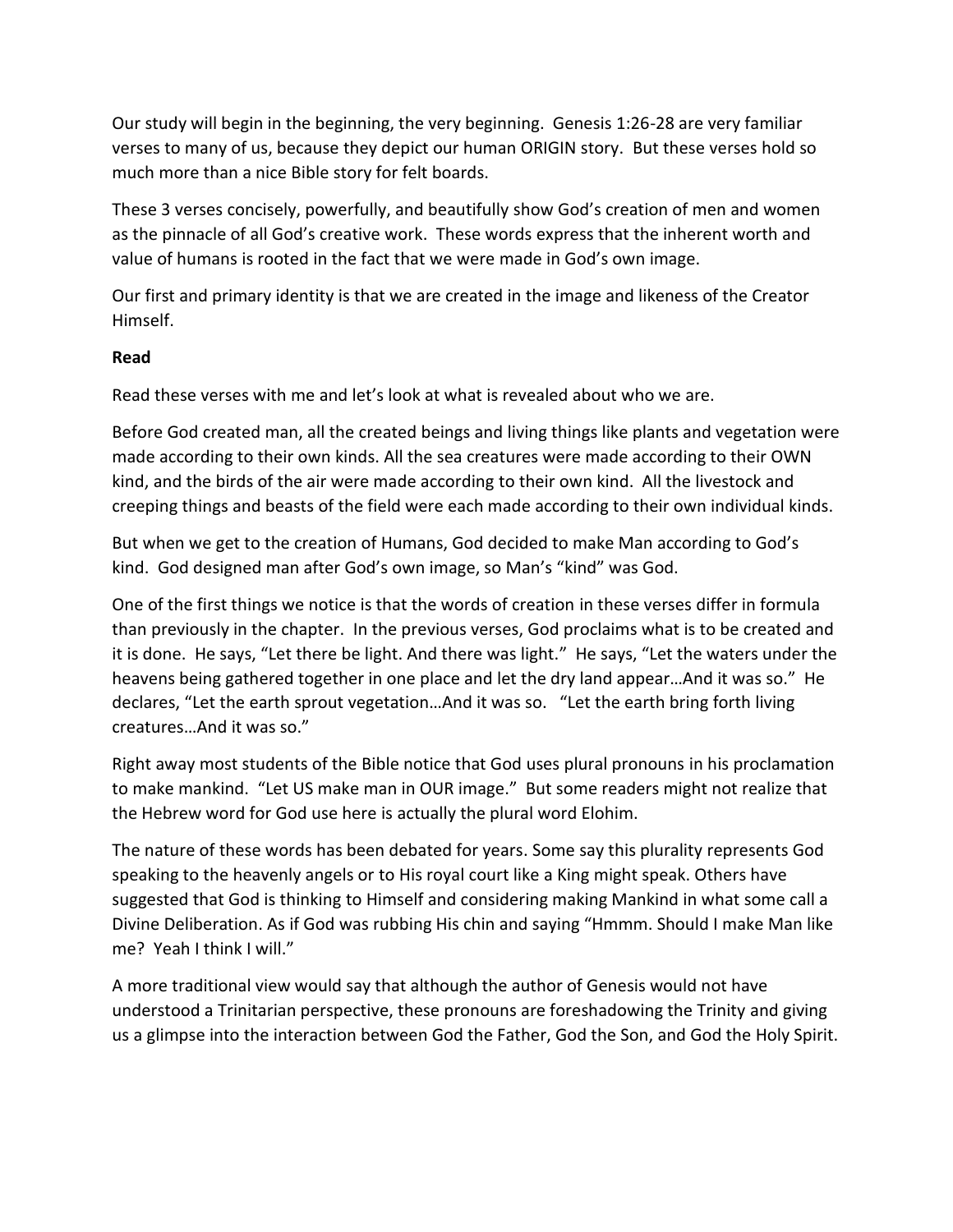It is clear, whatever the proper interpretation, that God is desiring to make man in a special and unique way. He wants man to resemble Himself in some way. Clearly this doesn't mean we physically LOOK like God. But in what way does God want Man to be like Him?

#### **In His Image**

In Hebrew, verse 27 forms a chiasm. This is a literary device that uses repetition of similar ideas as previously stated by in reverse order. The point of using the chiastic structure is to highlight or point out a particular idea or theme in a passage. In this verse, the emphasis is on God's Image.

The Imago Dei. This is what separates humans from the rest of Creation. Only Mankind was made to image God in some way. And it is clear from this verse that male and female were both made equally to bear God's likeness.

This is important for us to note as women. Some of us may come from traditions or cultures where women are not treated with the same dignity and respect that is afforded men. Even in this culture where equality is promoted, it isn't always realized. Many women have been the victims of demeaning statements and abusive behavior simply because they are women. And sadly the Church has not been immune to this activity.

Yet this behavior is vehemently opposed by the Word of God. Right here we can see that from the beginning of Mankind's creation, women were made to have equal value and significance with men.

Women and men alike were made in the likeness of their Creator God.

Yet, men and women were made differently from one another also. God made Mankind both male and female, so there are some obvious differences between us. We are not the same. God was purposeful in making two genders when making Mankind in His image, so both men and women are vital to the full expression of God's image on earth.

Later in our series we will delve more deeply into how God intends for us as women to be different from men and how the specific role he's called all women to is one of great strength and significance. But today we will be focusing on our basic humanity and how God has created us in His image.

Although men and women each fully bear God's image individually, there is a unique way in which they reflect His image together. In verse 28, we see that God calls the man and woman to Be Fruitful and Multiply. God is involving His creation in the act of creating.

God creates life and Man and Woman emulate that act of creation in the privilege of bringing life into the world through procreation. Of course humans don't create "ex nihilo" or out of nothing as God does, but God engages both the man and the woman in the act of creating by transmitting His image to their children through procreation.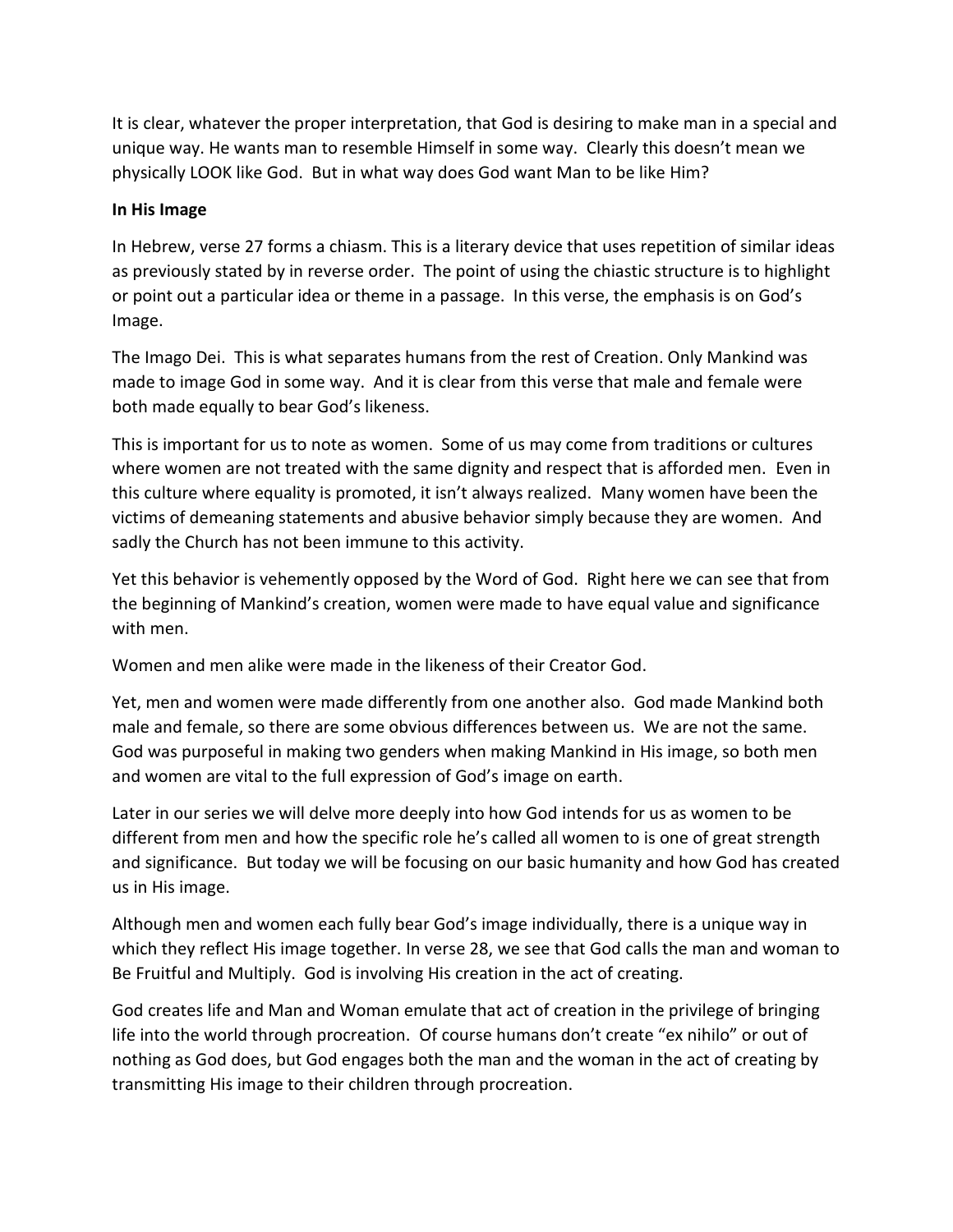When men and women obey God's command to be fruitful and multiply, they are helping to spread the image of God across the face of the earth.

Does this mean that if someone is single or unable to have children that they in some way lack part of what it means to be made in God's image? NO! We are not only individuals, but we are also members of the human race and we share in the beauty of God's continued creation of human life as we help to teach and love all children even if they are not our biological children.

#### **Dominion**

So what exactly is this Imago Dei? We get a glimpse in the very next phrase in verse 26. "And let them have dominion."

Just as we elaborated in the first session, God is the ruler of all things. He has dominion over the universe and over the world He created. So it would make sense that one way in which He would want man to resemble Himself was to give him power to rule over the world God had placed him in.

Man was to be like God in that He was to rule like Him. Mankind was created to care for the creatures that were under His authority. God's rule stems from His love and concern for what He has made and so Mankind's rule was to be the same kind of loving control over his world.

As humans we are to represent God in the world as His vice-regents. We are God's kingly representatives on earth.

# **Resemblance**

Mankind also reflects God's image in that we have moral, intellectual and aesthetic capabilities just like God who is completely Holy, all-knowing, and the Maker of all things beautiful. We know what is right and wrong. We have the ability to reason in a way that animals can't. Philosophy and politics are examples of ways in which human intellect is categorically different than animals. We have an appreciation for beauty in various forms like art, music, fashion, interior design and the like.

# **Relational**

But perhaps the most significant way in which we manifest the Imago Dei, is in the fact that we are spiritual and relational beings. We were made to relate to God. In fact, we were made to love and be loved. In 1 John we see over and over again that God is love. He defines love and desires to be loved and longs to share His love.

We were made in such a way that our spirits can relate to and connect with God Himself who is Spirit. The Being of Ultimate Worth and Beauty and Truth and Goodness desires to know us and love us. And we are called to love Him back with all our hearts, souls, mind and strength in return.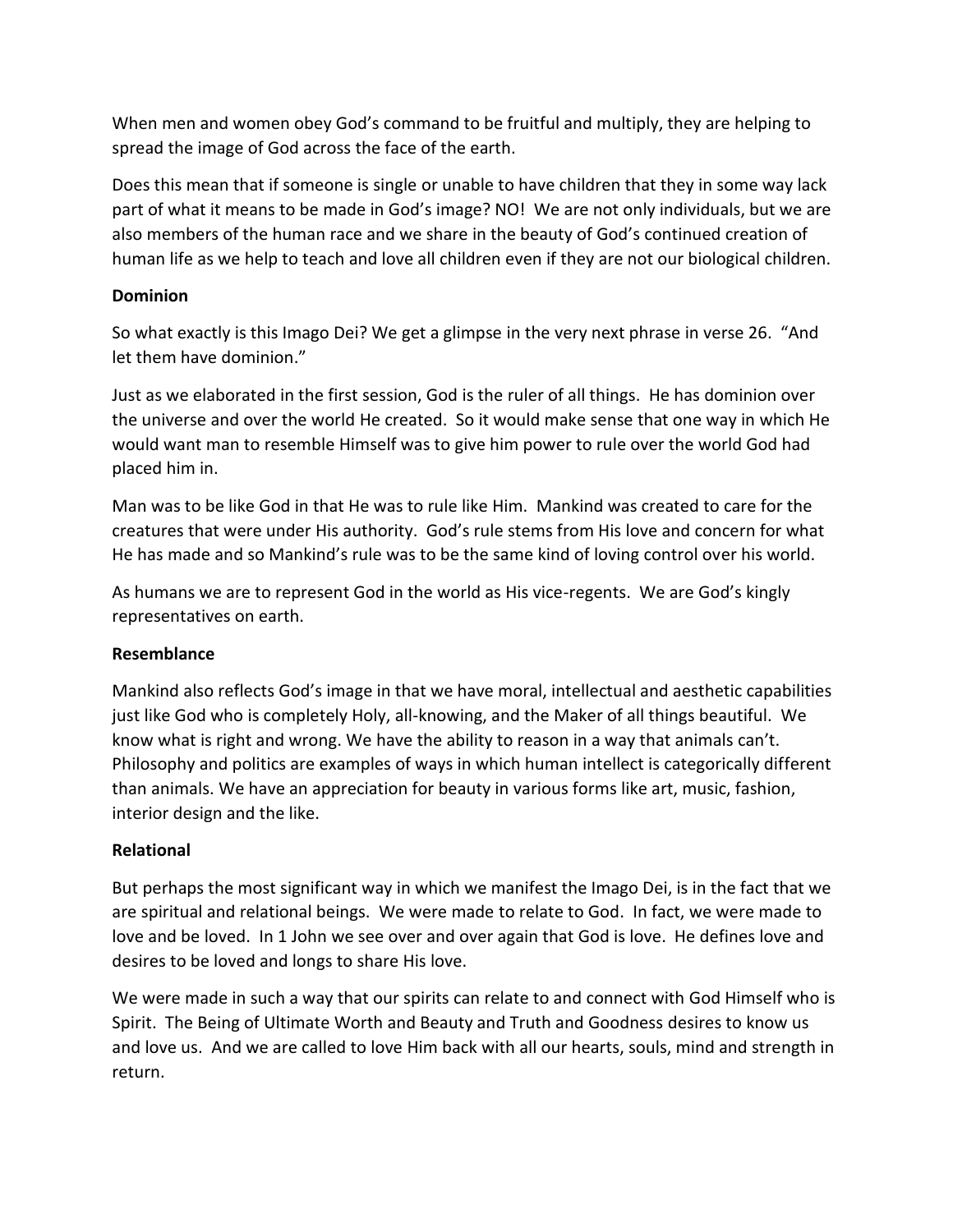No other part of God's Creation was made to relate with Him in quite this way. We can receive and give love and were made to enjoy being with God and sharing life with Him. What a privilege!

And all of this is possible because God is a god of relationship. He has always existed in perfect, intimate, eternal relationship. He exists as One God in three persons. The Father, Son and Holy Spirit have always perfectly loved one another and have been completely satisfied, at peace, and unified as one in all things.

In John 17, Jesus prays "Now Father glorify me in your presence with the glory that I had with you before the world existed."

Jesus is referring to the perfectly fulfilling and intimately familiar, personal connection He shared with His Father and with the Holy Spirit when He was the Pre-Incarnate Son of God in heaven.

We are relational beings because our Maker has been a God of loving relationship for all eternity.

# **How does Being Made in God's Image Shape my Identity**

So how does being made in God's Image shape our identity? It is actually the core of our Identity. We were made to rule God's world in love, to resemble God's perfect character, to connect to God in a loving relationship and to pass on the Imago Dei from generation to generation by being fruitful and multiplying. So everything we do and say should be flowing from this intimate connection with God and His world.

We've been given by God great value and significance. We are God's very own creation! This should encourage us and motivate us to live according to our true identity.

Being human is supposed to be a beautiful thing. But our current reality does not reflect this well. Does it?

# **The Fall**

Are we all flourishing in love for God and emulating his perfect character in everything we do? Uh noo!

Are we all exercising dominion over our world in peace? NO way!

# Why Not?

Anyone who is honest would agree that something horrible has happened in our world and in our lives and now no one experiences the intimacy and oneness that we were created to have with God Himself.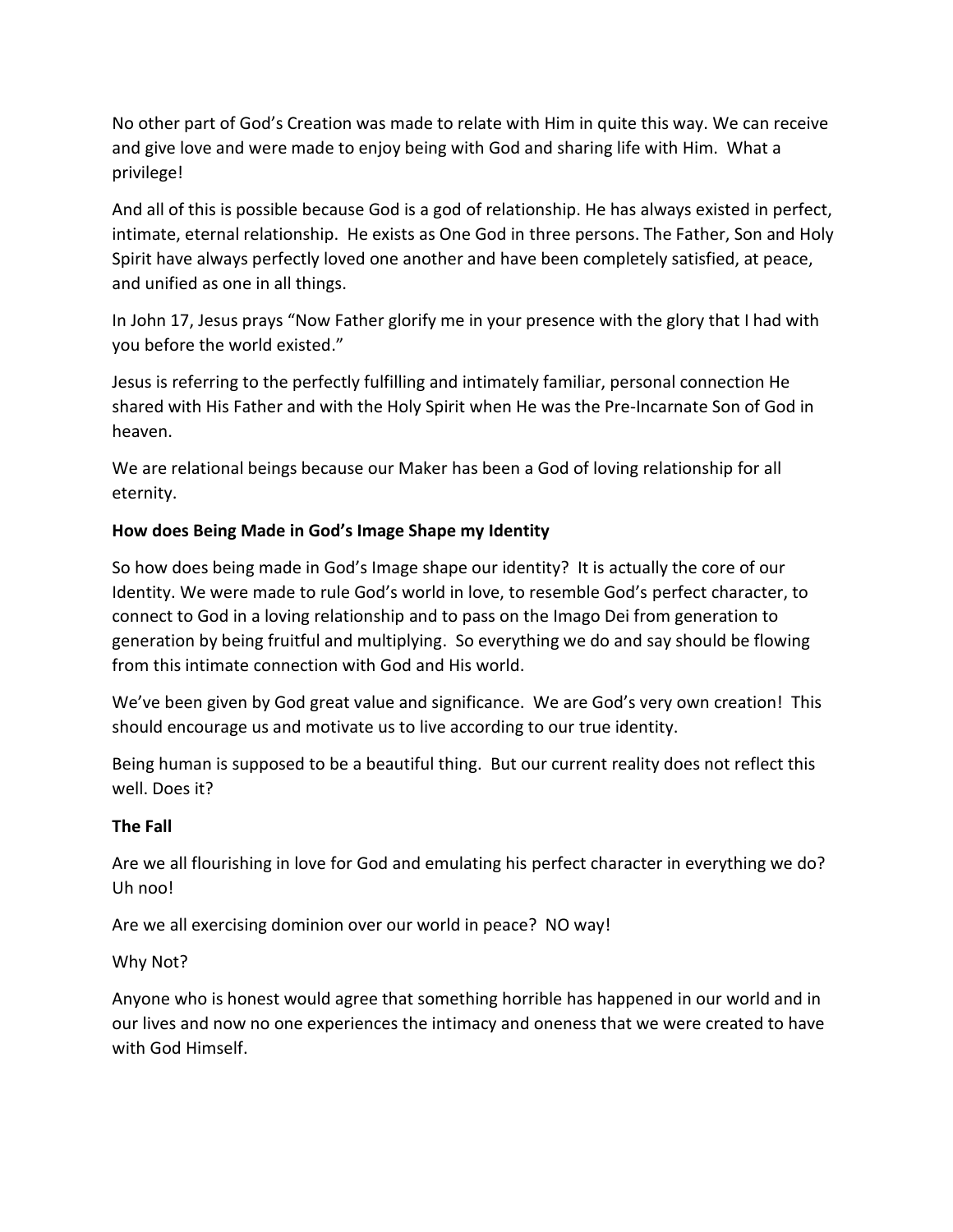This is true because the very first human representatives, Adam and Eve, made choice that has forever affected every one of their descendants ever since.

Many of us are familiar with the story of the Fall of Man in Genesis 3, but it's worth highlighting, because what happened in the Garden of Eden in that moment, effectively marred the Imago Dei in humans thereafter.

Adam and Eve were the first humans God created and they were absolutely perfect. They enjoyed an intimate relationship with their Creator and they lived in harmony with the beautiful world that God had designed for them.

They lacked nothing. God gave them all they needed in abundance…plenty of delicious food, a meaningful and purposeful existence in tending their Garden home and in living in perfect oneness with each other.

In this idyllic scene there was but one command that God gives to Adam and Eve. There was a tree in the center of the Garden called the Tree of the Knowledge of Good and Evil. And God told Adam and Eve that they could eat of every single tree in the Garden except for that one, because if they did, God warned them that they would die.

And everything went well until Eve was met by God's Enemy, Satan, who was actually a Fallen Angel who had rebelled against His creator. And Satan wanted nothing more than to destroy this beautiful couple that God had made by tempting them to rebel against their Creator just as He had.

So Satan lies to Eve and tells her that God is not telling them the whole truth and that if they would simply eat of the fruit of the forbidden tree then they would gain the Wisdom of God and they would in fact become like God knowing Good and Evil.

As always some of what Satan said was true. In eating the fruit, Adam and Eve would gain a perspective of the world that they had never had before. In their innocence, they had never known evil or imperfection in any way. All they knew was the goodness and kindness of God.

But Satan's distortion of God's truth was enough for Eve to doubt God's goodness to her and she took the fruit because she wanted to be like God. And of course she gave it to Adam and he followed her in disobedience.

What our first parents failed to realize is the they already were like God. They had been made in his image and likeness right. They were able to experience all the goodness and beauty that God had created in the nest of Safety that He had given them.

But when Eve saw the fruit she recognized that it looked good for food. Meaning it looked like something that she would enjoy. She began to question why God would keep something so beautiful from her and soon she had forgotten that God was she needed and he had provided her with everything she needed.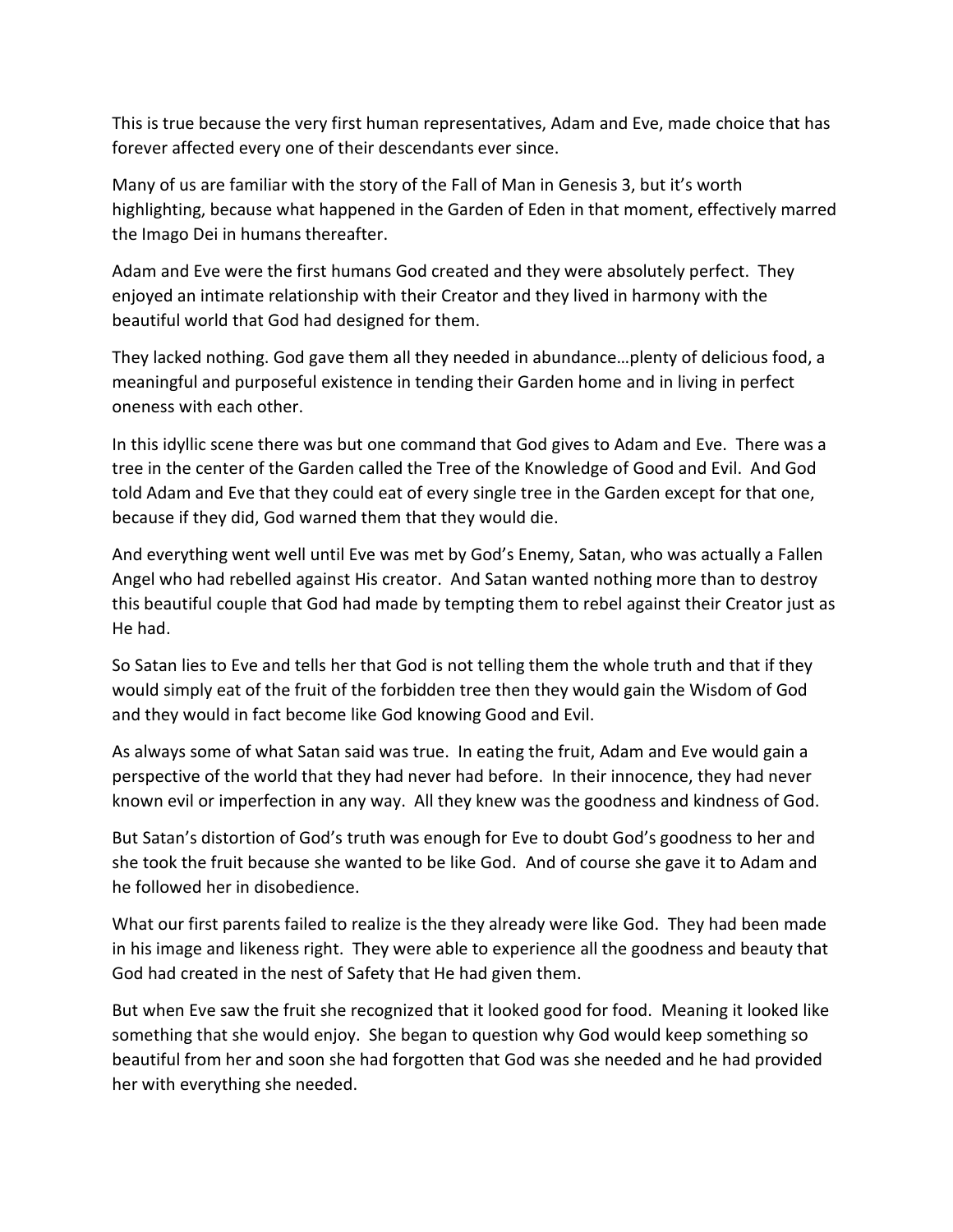If we are honest, Eve was not too different from you and me. Don't we often question God's goodness to us. Don't we long for things that we think will make us happy even though we know God doesn't want it for us. How many times have we chosen to replace God as the Being of Ultimate Worth in our hearts with something that He created? Yes we are not too different from Eve.

Well in that moment of rebellion, Adam and Eve fell from their state of innocent perfection and became sinners. They no longer could meet the standard of God's perfection in which they were created and as God had promised they died.

Of course they didn't die physically just then, but they did die spiritually. Their perfect union with God was broken and they were cast out from His presence in an act of God's grace, so that they would not eat from the Tree of Life which would cause them to live in their state of separation from God for all eternity.

In their sinful state, Adam and Eve were ashamed and hid from God. And humans have been hiding from God ever since.

But even in the face of His beloved children's rebellion, God still cared for them and wanted to protect them. In fact, in verse 15 of Chapter 3, we get a glimpse of God's love and grace. He promises that He would send a rescuer to save Adam and Eve from the death that had come upon them. And from that moment on, God has been all about His rescue mission.

But until God would send His Savior, all of Adam and Eve's children would bear the marks of their sin. Their physical and spiritual DNA had been marred as a result of their sin and the death penalty they were living with.

The Imago Dei, the image of God, would still be passed on to their offspring, but it would be dulled in some ways. That is why we can see some of the goodness and truth and beauty that still exist in our world and in God's creation, but we also recognize that there is pain and brokenness in the midst.

Adam and Eve saw that right away as they had to endure the murder of their son Abel by their other son Cain. Sin does not lie dormant. It is always active in the hearts of fallen humanity.

Our hearts and our world are broken. As a result, our Identity has been changed. We are no longer in perfect union with our Creator. We still have the capacity to know and love God, but we don't because sin has destroyed our connection to Him. We need someone who can restore our friendship with God by destroying the death that separates us from life God intended for us. Because we can't do it for ourselves because we are spiritually dead and unable to save ourselves.

What we need is a completely new Identity. Since we are Adam and Eve's offspring just like every human who has ever or will ever live, we were born with sinful DNA. Our hearts are turned away from God and we are bent on pleasing ourselves.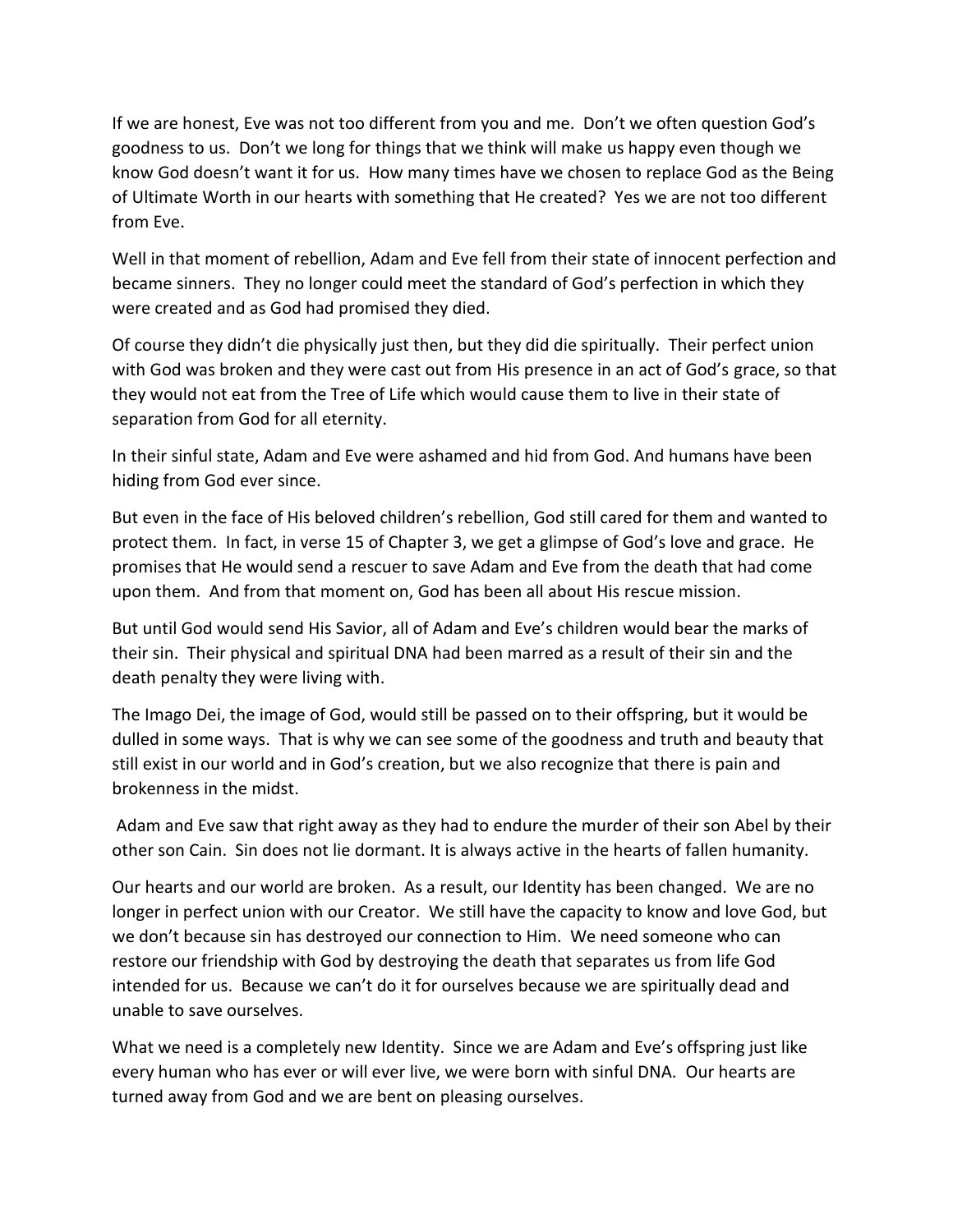But the image of God within us reminds us that we were made for so much more. And God has not forgotten His promise to rescue His people. His rescue mission was fulfilled when He sent his own Son to pay for the death penalty Adam and Eve had received.

#### **Identity in Christ**

In Jesus, we see a whole new humanity. Jesus is the perfect Son of God who came to earth to live the perfect life Adam did not. Christ's perfect obedience stood against Adam and Eve's disobedience. And the death that Christ would die would be the means by which all of Adams' children could escape death and therefore be given a completely new Identity. One that is marked by forgiveness and grace.

So how does a fallen child of God find this new Identity in Christ?

Let's look at 2 Corinthians 5:17-21 to the amazing way in which God has provided salvation for broken humanity.

Did you catch all that?

Look at verse 21. In order to save us, for our sake, God made Jesus who had never sinned to "be sin". This means that God treated Jesus as sin and allowed Him to bear the punishment for the sin that Mankind had committed.

How is this even possible? Well since Jesus is God He is infinite and eternal. And because He was fully human and was without sin, he did not have a sin penalty of His own to bear. So Jesus was the absolutely perfect substitute for Mankind's sin penalty. He could pay for an infinite amount of sin for an infinite amount of people. So anyone who would look to Jesus, God enables them to "become the righteousness of God"

This doesn't mean they are perfect and without sin. But just like Jesus was treated as sin, so too are we considered or treated as righteous and pure before God.

It's what some call the Great Exchange. Christ's death for our life. Our sin for Christ's righteous perfection. It's certainly not fair, but God has declared it as just payment for sin.

And all of this is from God Himself verse 18 says. We are reconciled to God, we are restored to our friendship and loving relationship with our Father.

When we think about the intimate connection between God the Father and God the Son, it helps us to see the immensity of Christ's sacrifice in coming to earth.

He gave up the perfect peace and joy of the relationship within the Godhead so he could take on human sin and redeem the world. What kind of love must He have for those He came to save if he was willing to give up all the love he perfectly experienced with His Father?